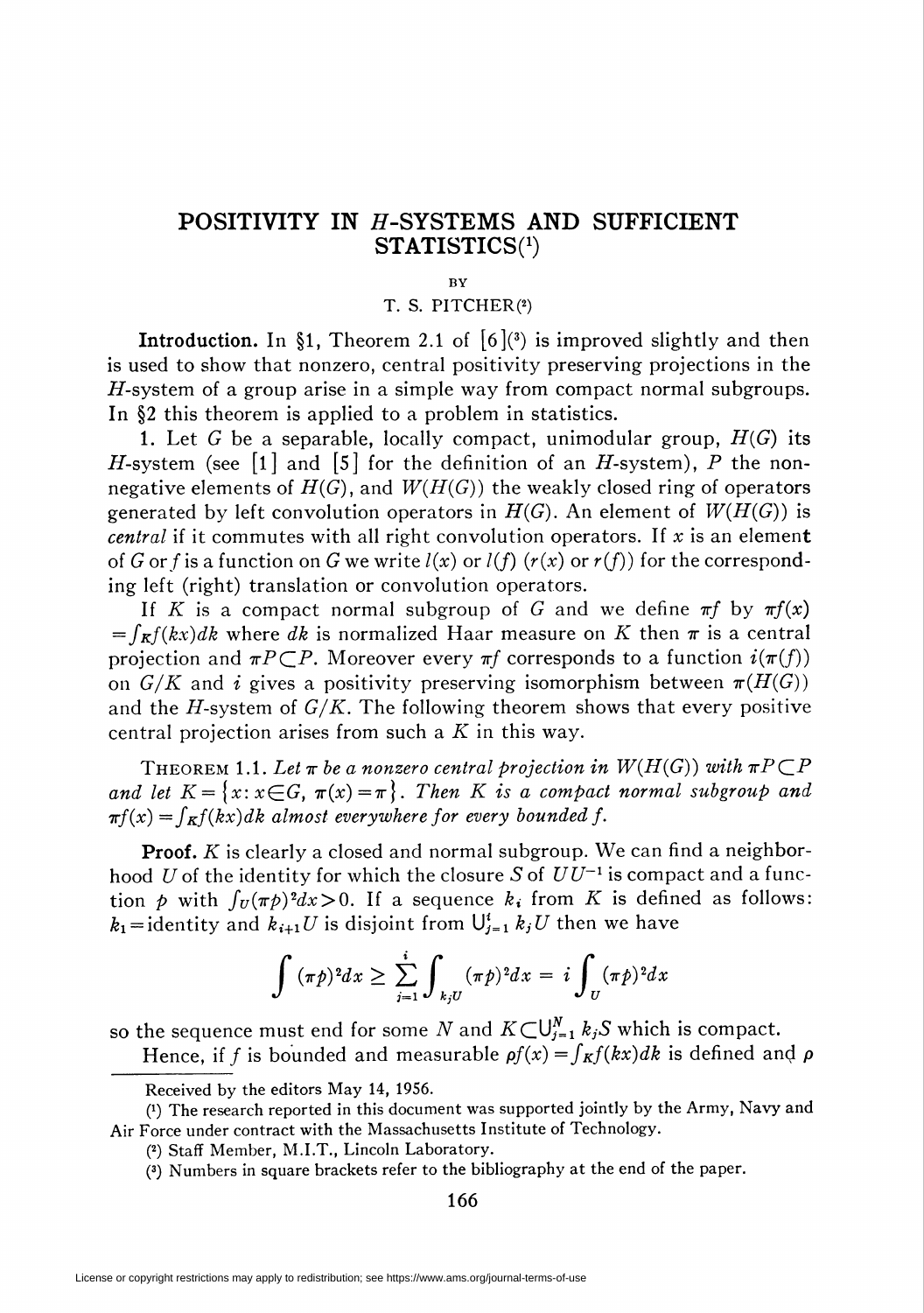can be extended to a central positivity preserving projection of  $H(G)$  onto a subset isomorphic to  $H(G/K)$  and satisfying  $\pi \rho = \rho \pi = \pi$ .  $xK \rightarrow l(x)$  maps  $G/K$ onto a group of unitaries operating on  $\pi H(G)$  and taking  $\pi P$  into itself. If we could verify the conditions of Theorem 2.1 of [6] we could infer that  $\pi H$ was isomorphic to  $H(G/K)$  under the map  $i: i(f(xK)) = f(x)$ , and this would complete the proof since  $\rho H$  is also isomorphic to  $H(G/K)$  under the same map. However there seems no easy way to verify condition (3) in the definition of an  $HP$  system [6, p. 485] so we are forced to prove an alternate version of the theorem.

Let  $C = \left\{ \sum_{i=1}^n p_i q_i; p_i, q_i \in \pi P \right\}$  and the products involved are defined and  $\left[\sum_{i=1}^n p_i q_i\right]$  be the function on  $G/K$  defined by:

$$
\left[\sum_{i=1}^n p_i q_i\right](xK) = \sum_{i=1}^n (p_i, l(x)q_i).
$$

LEMMA 1.1. (1)  $\pi H$  can be represented as the  $L_2$  of some measure space in such a way that  $\pi P$  corresponds to the almost everywhere non-negative functions in this  $L_2$ .

(2)  $\pi P = (\pi P)^*$ .

(3) If  $f_i$ ,  $h \in \mathbb{C}$  and there is an  $f \in \mathbb{C}$  with  $f_i \leq f$   $(f - f_i \in \pi \mathbb{P})$  for all i and  $\sup$   $f_i \geq h$  then  $\sup f_i \geq h$ .

(4) There are approximate identities for  $\pi H(G)$  in  $\pi P$  and  $\pi P \cap A$  is dense in  $\pi P$ , where A is the bounded algebra of  $H(G)$  (see [1]).  $(5)$   $C \subset \pi P$ .

**Proof.** If  $\pi p$  and  $\pi q$  are in  $\pi P$  then  $(\pi p, \pi q) \ge 0$  since  $\pi P \subset P$  and if  $(\pi p, \pi x)$  $\geq$ 0 for all  $\pi p \in \pi P$  then  $(p, \pi x) \geq 0$  for all  $p \in P$  so  $\pi x \in P$  so  $\pi x \in \pi P$ . Hence by a theorem of Nagy [4] (1) will be verified if we show that whenever  $\pi p_1$ ,  $\pi p_2$ ,  $\pi q_1$ , and  $\pi q_2$  are in  $\pi P$  and satisfy  $\pi p_1+\pi p_2=\pi q_1+\pi q_2$  we can find  $w_{ij}$   $(i, j = 1, 2)$ in  $\pi P$  to satisfy  $\pi \rho_i = w_{i1} + w_{i2}$ ,  $\pi q_i = w_{1i} + w_{2i}$ . But since  $\pi \rho_i$ ,  $\pi q_i$  are in P we can find  $u_{ij}$  in P to satisfy these equations and then set  $w_{ij} = \pi u_{ij}$ .

For p in P,  $(\pi(p^*)f, g) = (\pi(p^*x), y) = (p^*x, \pi y) = (x, p(\pi y)) = (x, \pi(p)y)$ whenever the products involved are defined which shows that  $\pi(p^*) = \pi(p)^*$ so that  $\pi P = \pi(P^*) = (\pi P)^*$  verifying (2). (3) and (5) are trivial and the approximate identities in (4) can be obtained by applying  $\pi$  to a set of approximate identities for  $H(G)$  in P.

The proof of Theorem 1.1 is completed by:

THEOREM 1.2. If H is an H-system with a subset P and G is a group of unitaries commuting with right multiplications in H, and H, P, G satisfy the conditions (1) through (5) imposed on  $(\pi H, \pi P, G/K)$  by the previous lemma then H, P is isomorphic to the H-system of G under an extension of the map  $\lceil \ \rceil$  of C onto functions on G.

Proof. We first prove the following lemma.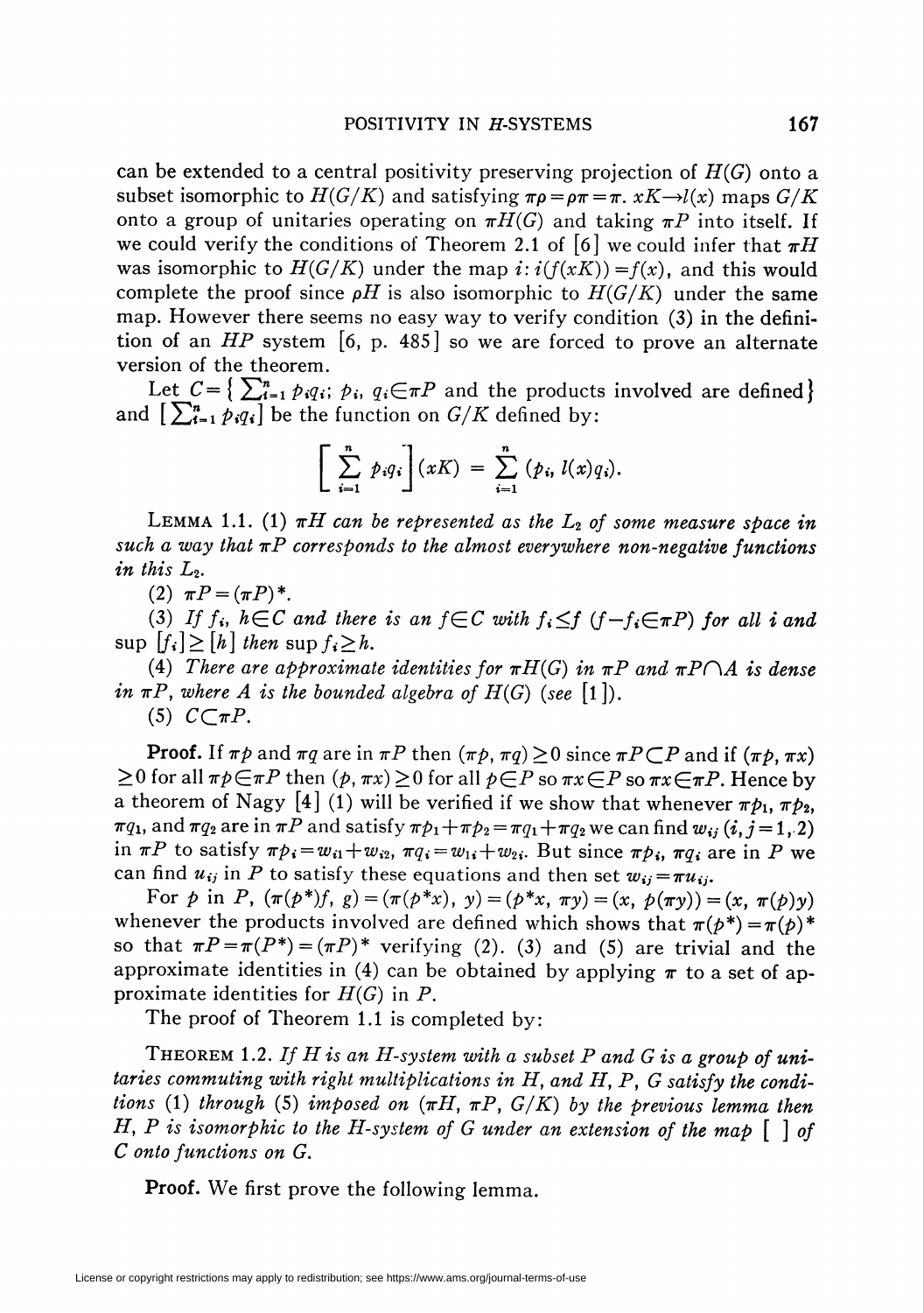LEMMA 1.2. If  $D$  is a strongly closed subset of  $G$  and  $U$  is an element not in  $D$ then there is an f in C with  $[f](U) = 1$  and  $[f](V) \leq 1 - \alpha < 1$  for all V in D.

**Proof.** We can take U to be the identity. For some  $p_i$ 's in  $P \cap A$  the strong neighborhood  $\{V; ||V_{p_i} - p_i|| < \beta, i = 1, \dots, n\}$  is disjoint from D and if we take

$$
f = \sum_{i=1}^{n} p_i p_i^* / \sum_{i=1}^{n} ||p_i||^2
$$

we have  $[f](I) = 1$  and

$$
\left[f\right](V) = \sum_{i=1}^{n} (p_i, Vp_i) / \sum_{i=1}^{n} ||p_i||^2 \leq \sum_{i=1}^{n} (||p_i||^2 - \frac{1}{2}\beta^2) / \sum_{i=1}^{n} ||p_i||^2.
$$

From now on the proof follows the proof of Theorem 2.1 in  $\vert 6 \vert$ , using the definition of C given above instead of that in  $[6]$ . We shall only indicate the changes that are necessary. Lemma 2.1 is no longer needed and Lemma 2.2 is trivial. Lemma 2.3 requires the following result.

LEMMA 1.3. If B and B' are closed, bounded, and disjoint then

$$
\inf\, (d(B),\, d(B'))\,=\,0.
$$

**Proof.** For a V in B' choose an f in C with  $[f](V) = 1 + \alpha$  and  $[f](B) \leq 1 - \alpha$ , and let  $M(V) = \{W; f(W) > 1\}$ . For each U in B choose a g in C with  $[g](U)$  $= 1$  and  $[g](M(V)) \leq 1-\delta$ . Then if  $e_n$  is a set of approximate identities in P we have, on  $M(V)$ ,  $[(f - inf (f, g))e_n] \ge [(f - g)e_n]$  which converges uniformly to  $[f] - [g] \ge \delta$  and at U,  $[(g - \inf (f, g))e_n] \ge [(g - f)e_n]$  which converges to  $\lceil g \rceil - \lceil f \rceil \ge \alpha$  so that  $2/\delta$   $(f-\inf(f,g))e_n$  covers  $M(V)$  and  $2/a$   $(g-\inf(f,g))e_n$ covers a neighborhood  $N(U)$  of U for large enough n. Hence  $(d(M(V)),$  $d(N(U)) \leq (4/\alpha \delta)((f-\inf (f, g))e_n, (g-\inf (f, g))e_n)$  which converges to 0 so that if  $N(U_i)$  is a countable subcovering of  $B(d(M(V)), d(B)) \leq (d(M(V)),$ sup  $d(N(U_i))) = 0$  and then finally by a similar argument  $(d(B'), d(B)) = 0$ .

Lemma 2.4 and 2.5 go as before but for Lemma 2.6 we need to know that if S is open and bounded then  $d(S) \neq 0$ . This is an obvious corollary of the following lemma.

LEMMA 1.4. If S is open and bounded,  $p$  is in  $P$  and for every  $U$  in  $G$  $(p, Ud(S)) = 0$  then  $p = 0$ .

**Proof.** It will be sufficient to prove  $(p, f) = 0$  for all f in C. We can find a countable covering  $S_n$  of G with  $S_n\subset U_nS$  for some  $U_n$  in G and  $a_n=\sup f(x)$ for x in  $S_n \leq 2$  inf  $f(x)$  for x in  $S_n$ . Then  $a_n d(S_n) \leq 2f$  so  $a = \sup_n a_n d(S_n) \leq 2f$ . Choose a set  $g_{nj}$  from C so that  $(g_{nj})_{j=1}^{\infty}$  covers  $S_n$  and  $\| \sup_j g_{nj} - d(S_n) \|$  $\leq (\beta/2^n)$  so that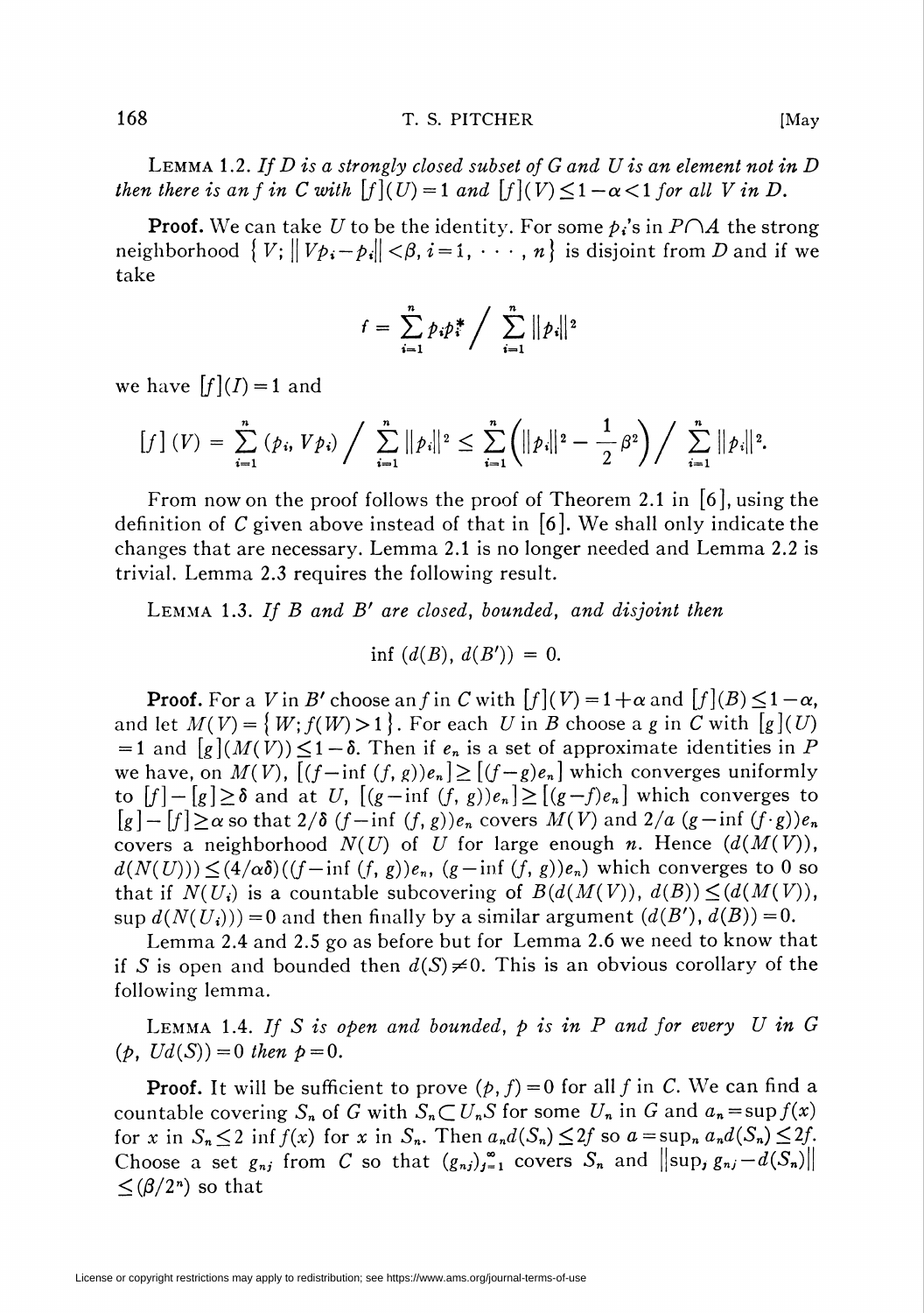$$
\sup_{n,j} a_n g_{nj} \leq 2f + \sum_{n=1}^{\infty} a_n \bigg( \sup_j g_{nj} - d(S_n) \bigg)
$$

where the last sum exists and has norm  $\leq \beta$ . Hence  $f \leq \sup a_n g_n$  so

$$
(p, f) \le (p, \sup a_n g_{n,j}) = \lim_{N \to \infty} \left( p, \sup_{n \le N, j=1 \text{ to } \infty} a_n g_{n,j} \right)
$$
  

$$
\le \liminf_{N \to \infty} \sum_{j=1}^N a_n(p, U_n d(S)) + a_n \left( p, \sup_{j} g_{n,j} - d(S_n) \right)
$$
  

$$
\le \liminf_{N \to \infty} \sum (\sup f(x)) ||p|| \frac{\beta}{2} n \le \beta (\sup f(x)) ||p||
$$

for every  $\beta$ .

Finally in the proof of Theorem 2.1 only the second paragraph where it is proved that ST is the identity needs revision. For this we show as before that if  $E = ST$  then  $E = E^2$  so that  $(E^*)^2 = E^*$  and for any x and bounded B  $(x - E^*x, Ud(B)) = (x - E^*x, E(S(c(UB)))) = (E^*x - (E^*)^2x, S(c(UB))) = 0$  so by the above lemma  $E^*$  is the identity so E is also.

We can restate Theorem 1.1 using ideals instead of projections as follows.

THEOREM 1.3. If I is a two-sided ideal in  $H(G)$  which can be represented as the  $L_2$  of a measure space in such a way that  $I\cap P$  corresponds to the almost everywhere non-negative functions then I consists of all the functions which are invariant under  $l(k)$  for all k in the compact normal subgroup  $K=\{k; l(k)$  is the identity on  $I$ .

**Proof.** The projection  $\pi$  of  $H(G)$  onto I is central since I is two sided and if p is in P and q is in  $P \cap I$  then  $(\pi p, q) = (p, q) \ge 0$  which shows that  $\pi p$  is in  $P\cap I$ , i.e. that  $\pi P\subset P$ . Hence Theorem 1.1 applies and completes the proof.

2. Let S be a field(4) of subsets of a set X and for any subfield  $S_1$  of S let  $B(S_1)$  be the set of bounded  $S_1$  measurable functions on X.

DEFINITION. If  $S_1$  is a subfield of S, f is in  $B(S)$ , and m is a probability measure on S then the conditional expectation of f with respect to  $S_1$  and m which we write  $E(f|S_1, m)$  is the element of  $B(S_1)$  satisfying for every g in  $B(S_1)$   $\int E(f|\mathcal{S}_1, m)g dm = \int f g dm$ . The existence of  $E(f|\mathcal{S}_1, m)$  and its uniqueness to within sets of  $m$  measure zero follow from the Radon Nikodym theorem. If M is a set of probability measures and there is an element h of  $B(S_1)$ satisfying  $h = E(f|S_1, m)$  almost everywhere (m) for every m in M we write  $h = E(f| S_1, M)$ . If  $E(f| S_1, M)$  exists for every f in  $B(S)$  we say  $S_1$  is a sufficient subfield for M.

For most statistical purposes it is sufficient to consider only functions measurable  $S_1$  if  $S_1$  is sufficient for the set of measures in question (see [2]),

<sup>(4)</sup> All fields and subfields used are assumed to be Borel fields.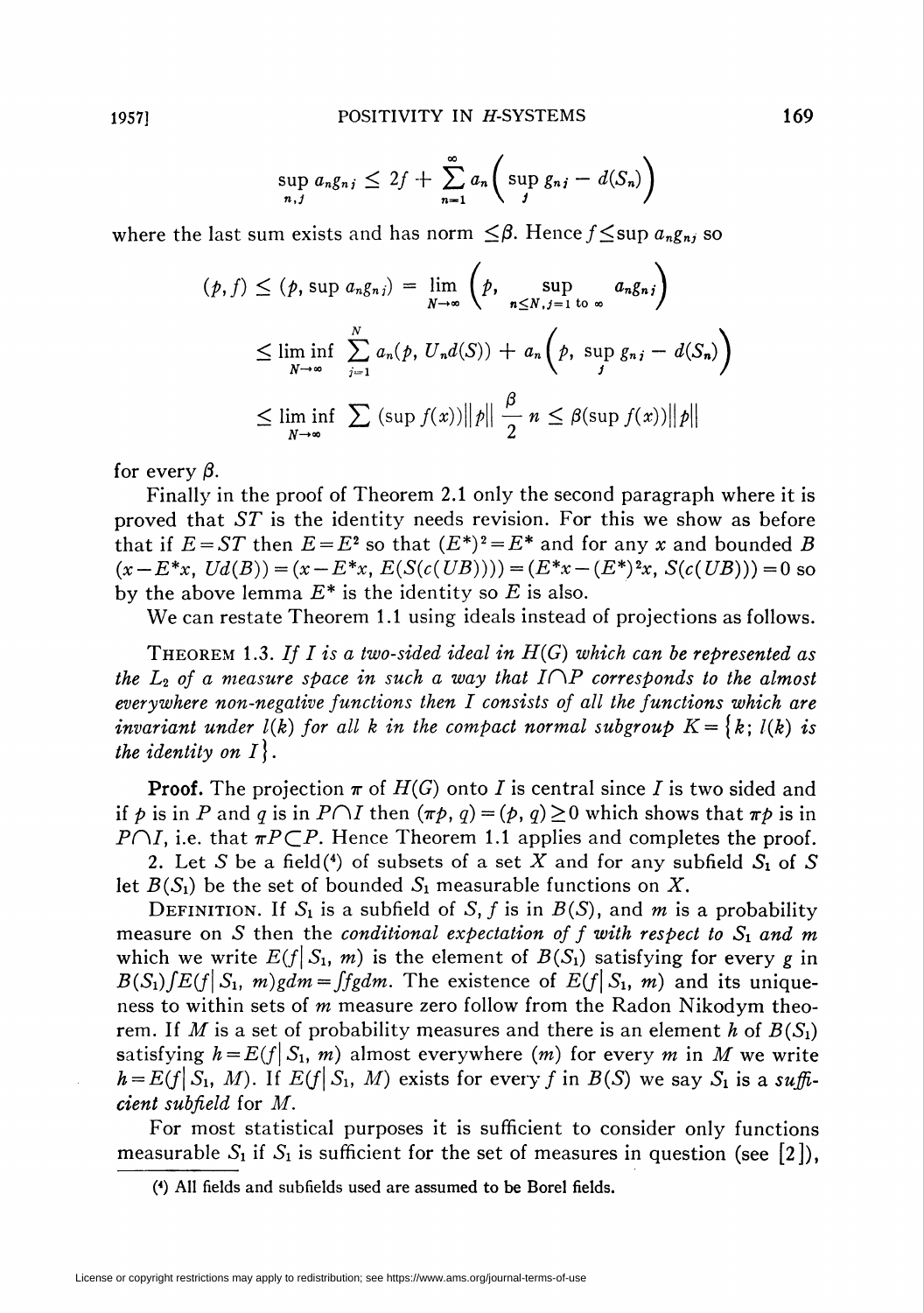and hence it is often a considerable simplification of a statistical problem to find nontrivial sufficient subfields and in particular to find the minimal sufficient subfield when one exists.

If  $M$  is dominated, i.e. if there is a measure  $n$  with respect to which each m in M is absolutely continuous then it can be shown (see [3, Corollary 4]) that  $S_1$  is sufficient if and only if all the derivatives  $dm_1/d(m_1+m_2)$  for  $m_1$ and  $m_2$  in M are measurable  $S_1$ . From this it follows that there is a best sufficient subfield for a dominated  $M$ , namely the smallest field with respect to which all the above derivatives are measurable, and that any other subfield is measurable if and only if it contains this one up to sets of  $m$  measure zero for every  $m$  in  $M$ .

The following facts are easily proved.

LEMMA 2.1. The map  $f \rightarrow E(f|S_1, m)$  is linear and has a unique extension to a projection in  $L_2(m)$ .  $E(f| S_1, m)$  can always be so defined that inf  $f(x) \leq E(f| S_1, m)$  $\leq$ sup  $f(x)$  everywhere and if  $S_1$  is sufficient for a set M of measures then  $E(f\,|\,S_1, M)$  can be so defined that inff(x)  $\leq E(f\,|\,S_1, M) \leq \sup f(x)$ .

In many statistical problems X is a topological group, S is the field of Borel sets, and M is a dominated set of measures closed under translation. The problem of finding the mean of a Gaussian distribution of known or unknown or partly restricted variance on the real line is of this type. In this section we find an explicit expression for the best sufficient subfield in this case.

Let G be a locally compact, separable, unimodular group,  $S_0$  the field of Borel sets of  $G$  and  $V(G)$  the set of bounded Borel measures make into a Banach algebra with convolution for multiplication and norm given by  $m = \sup \{f \mid dm$  where the sup is taken over all f in  $B(S_0)$  with sup  $\left|f(x)\right| \leq 1$ . We will write  $V^p$  for the set of non-negative measures in  $V(G)$  and  $m_0$  for the Haar measure of G.

DEFINITION. If x is in G, we write  $l(x)f$  and  $r(x)f$  for the functions defined by  $(l(x)f)(y) = f(xy)$ ,  $(r(x)f)(y) = f(yx)$ ,  $l(x)m$  and  $r(x)m$  for the measures defined by  $\int f d(l(x))m = \int (l(x)f)dm$  and  $\int f d(r(x))m = \int (r(x)f)dm$ . If S is contained in  $S_0$  we write  $l(x)S = \{x^{-1}A; A \text{ is in } S\}$  and  $r(x)S = \{Ax^{-1}; A \text{ is in } S\}.$ The following facts are easily proved.

LEMMA 2.2. If f is in  $B(S)$  then  $l(x)$  f is in  $B(l(x)S)$  and  $r(x)$  f is in  $B(r(x)S)$ .  $E(l(x)f\,|\,l(x)S, m) = l(x)E(f\,|\,S, l(x)m)$ 

and

$$
E(r(x)f\mid r(x)S, m) = r(x)E(f\mid S, r(x)m).
$$

If a subfield S is sufficient for a set M in  $V^P$  then  $l(x^{-1})S$  is sufficient for  $l(x)M$ and  $r(x^{-1})S$  is sufficient for  $r(x)M$ .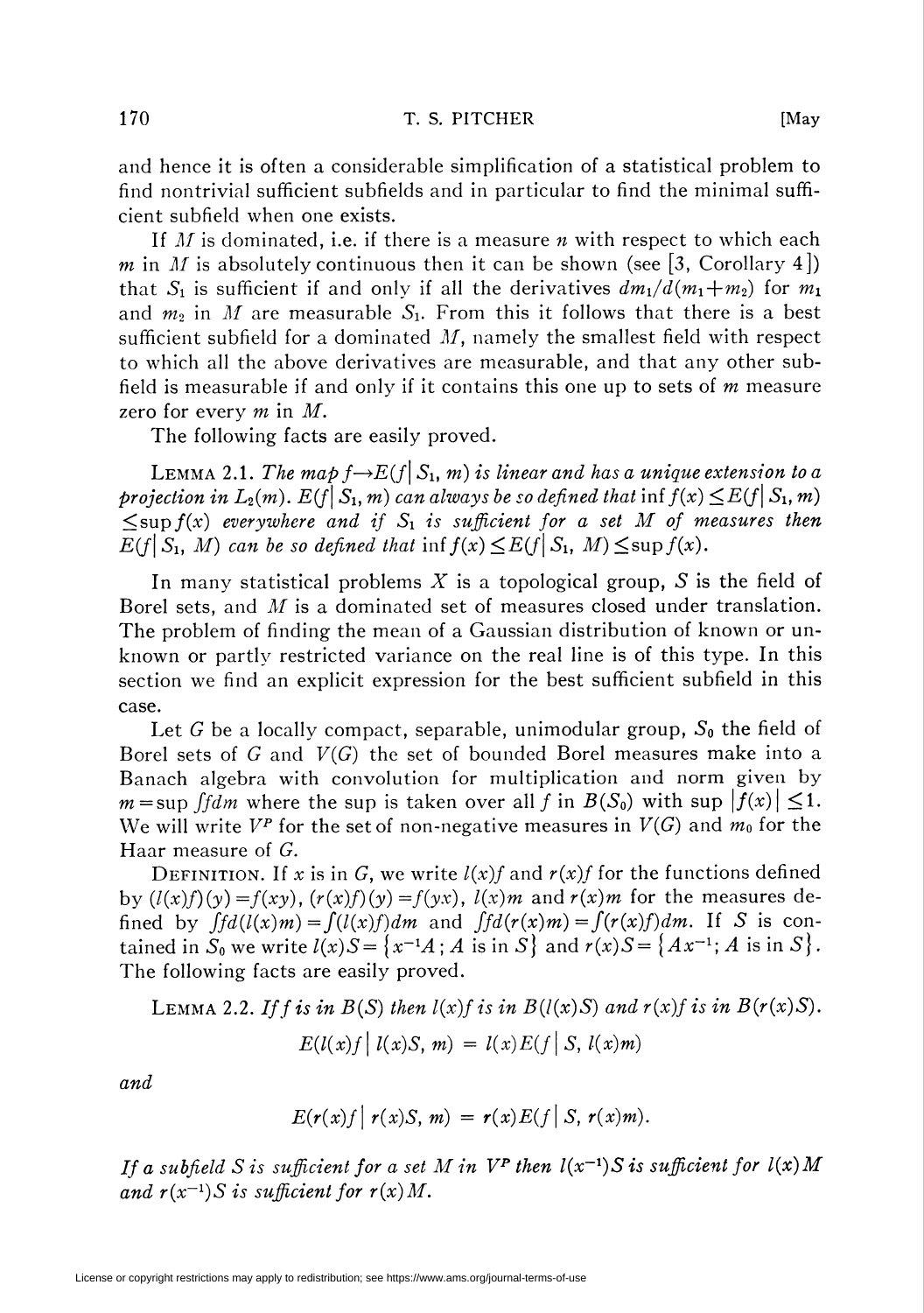A set M of measures or a subfield S will be called *invariant* if  $l(x)$  M  $=r(x)M = M$  or  $l(x)S = r(x)S = S$  for every x in G.

LEMMA 2.3. If  $M$  is invariant,  $I$  is the smallest two sided ideal containing  $M$ and I<sup>P</sup> is the set of non-negative measures in I then a subfield is sufficient for M if and only if it is sufficient for  $I^P$ .

**Proof.** Since M is contained in  $I^P$ , sufficiency for  $I^P$  clearly implies suffi--ciency for M. Suppose S is sufficient for M, then for any m in M,  $n_1$  and  $n_2$  in  $V(G)$ , f in  $B(S_0)$ , and g in  $B(S)$  we have, where  $\pi f = E(f|S, M)$ 

$$
\int (\pi f)gd(n_1mn_2) = \iiint \pi f(xyz)g(xyz)dn_1(x)dm(y)dn_2(z)
$$

$$
= \int dn_1(x) \int dn_3(z) \int (\pi f)gd(l(x)r(z)m)
$$

$$
= \int dn_1(x) \int dn_3(z) \int fgd(l(x)r(z)m)
$$

$$
= \int fgd(n_1mn_2).
$$

It is easy to extend this to finite sums completing the proof.

From now on we deal with a fixed nontrivial invariant dominated subset M of  $V^p$  and define I and  $I^p$  as in the above lemma.

LEMMA 2.4. There are elements  $m_n$  in  $I^P$  such that for every non-negative, measurable function f,  $fdm_0 = \lim f/dm_n$ .

**Proof.** Choose an *m* in *M* and an increasing sequence  $A_n$  of Borel sets of finite Haar measure whose union is G. Let  $g_n$  be the characteristic function of  $A_n$  and  $d_n$  the absolutely continuous measure  $g_n(x) dm_0(x)$ . Then  $m_n=md_n$ is in  $I^P$  and  $\int f dm_n = \int dm(x) \int_{A_n} f(yx) dm_0(y) = \int F_n dm \rightarrow (\lim F_n) dm = \int f dm_0$ since  $F_n$  is increasing.

Since  $M$  is dominated it has a best sufficient subfield  $S$  and  $S$  is invariant by Lemma 2.1. If f is any non-negative function in  $L_2(m_0)$  and  $\pi f = E(f|S, M)$  $= E(f|S, I^P)$  then  $\int \pi f^2 dm_0 = \lim \int \pi f^2 dm_n \leq \lim \int f^2 dm_n = \int f^2 dm_0$  so  $\pi f$  is also in  $L_2(m_0)$  and  $\pi$  has a unique extension to a projection in  $L_2(m_0)$ . Now  $l(x)\pi f$  $= l(x)E(f\vert S, M) = E(l(x)f\vert l(x)S, l(x^{-1})M) = \pi l(x)f$  and similarly  $r(x)\pi f$  $\overline{r} = \pi r(x)$  so  $\pi$  is central and since it also preserves non-negativeness we can apply Theorem 1.1 to it.

THEOREM 2.1. Let M be an invariant dominated subset of  $V^P$  and  $K(M)$  $=\{x;\,x\in G \text{ and } l(x)m=m \text{ for all } m\in M\}$ . Then  $K(M)$  is a compact normal subgroup of G and  $S(M) = \{A; A \in S \text{ and } l(k)A = A \text{ for all } k \in K(M) \}$  is the best sufficient subfield for M. Moreover if f is in  $B(S_0)$  and we define  $\pi f$  by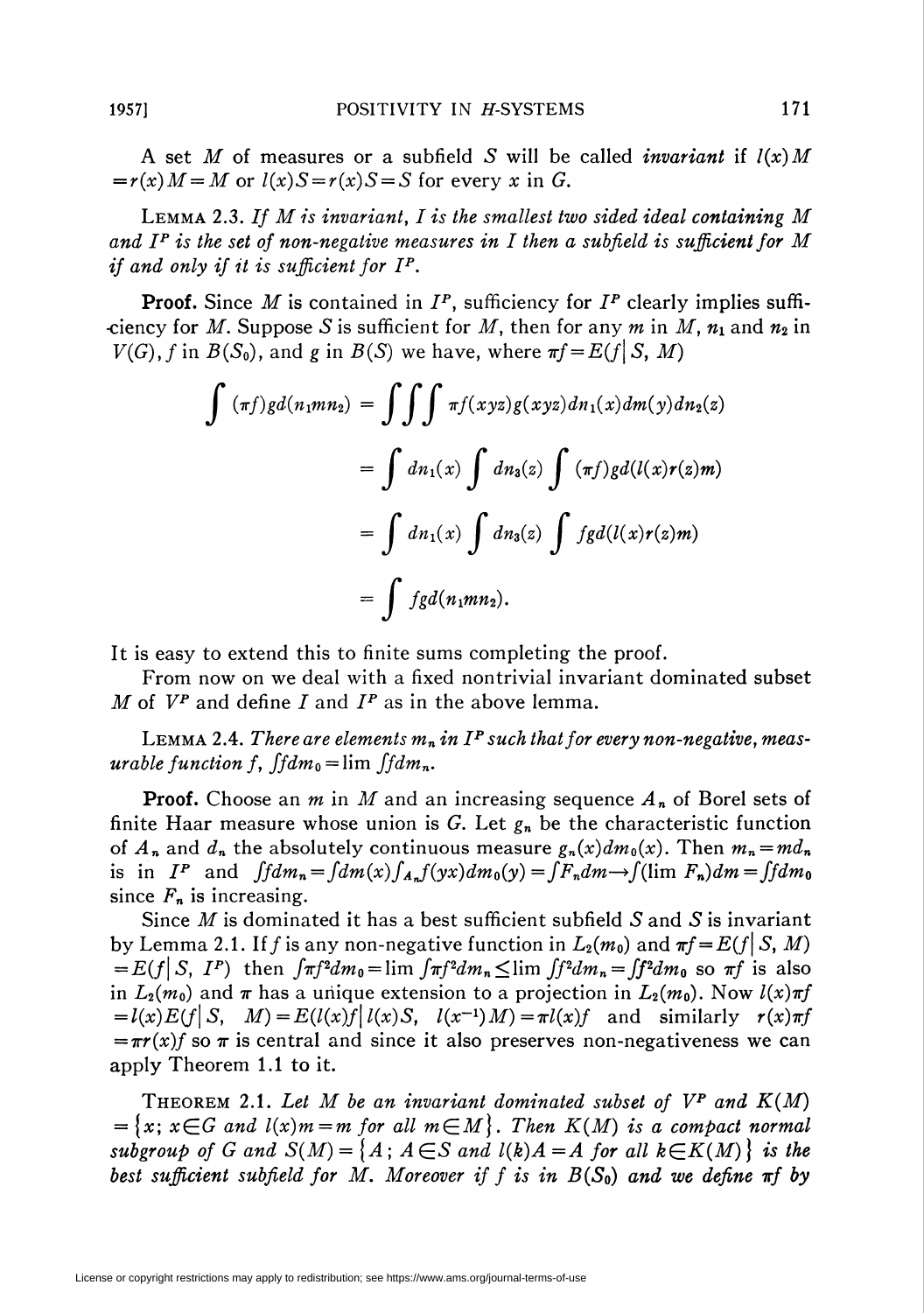$\pi f(x) = \int_{K(M)} f(xk) dm_1(k)$  where  $m_1$  is the Haar measure of  $K(M)$  then  $\pi f$  $=E(f|S(M), m)$  for every m in M.

**Proof.** We only need to identify  $K(M)$  with the K of Theorem 1.1, that is with  $\{x; x \in G \text{ and } l(x)\pi = \pi\}$ . If  $l(k)\pi = \pi$  and m is in M then, using the fact that  $\pi$ 1 = 1 where 1 is the function which is identically 1 on G, we have

$$
\int f d(l(k)m) = \int f 1 d(l(k)m) = \int (\pi f) 1 d(l(k)m) = \int (l(k)\pi f) 1 dm
$$

$$
= \int (\pi f) 1 dm = \int f dm
$$

which proves that K is contained in  $K(M)$ .  $K(M)$  is clearly closed and it is also compact for if we choose m in M and compact C with  $m(C) > 0$  then a disjoint sequence  $(k_1C, \dots, k_NC)$  must be maximal for some  $N \leq m(C)^{-1}$ proving that K is contained in the compact set  $\bigcup k_iCC^{-1}$ . Hence the equation defines a  $\pi f$  and it is easily verified that  $S(M)$  is a sufficient subfield for  $I^P$  with  $\pi f = E(f|S(M), I^P)$  so that  $S(M)$  contains S and hence  $K(M)$  is contained in K.

The assumption that  $M$  is dominated or at least admits a minimal sufficient statistic cannot be dropped as the following example shows. Let G be the reals mod one and let M be all the translates of the measure  $m$  defined by

$$
\int f dm = \frac{1}{2} \int_0^1 f(x) \phi(x) dx + \frac{1}{4} f(0) + \frac{1}{4} f(1/2)
$$

for some  $\phi$ . Then for each x the subfield  $S<sub>x</sub>$  consisting of all sets either containing both x and  $x + \frac{1}{2}$  or neither is sufficient for M with

$$
E(f \mid S_x, M)(y) = \begin{cases} f(y) & \text{if } y \neq x \text{ or } x + 1/2, \\ 1/2(f(x) + f(x + 1/2)) & \text{if } y = x \text{ or } x + 1/2. \end{cases}
$$

If S is contained in all  $S<sub>x</sub>$  and we write  $d<sub>x</sub>$  for the characteristic function of the point  $x$  then

$$
E(f|S, M) \ge E(f(x)d_x|S, M) = \frac{1}{2} f(x)(d_x + d_{x+1})
$$

so

$$
E(f \,|\, S, M) \ge \frac{1}{2} f(x) + f(x + 1/2)
$$

and substituting this in  $\int E(f|S, M) dm = \int f dm$  gives

$$
\int f(x)\phi(x)dx \ge \int (f(x) + f(x+1/2)\phi(x))dx
$$

which is a contradiction since f and  $\phi$  are arbitrary.